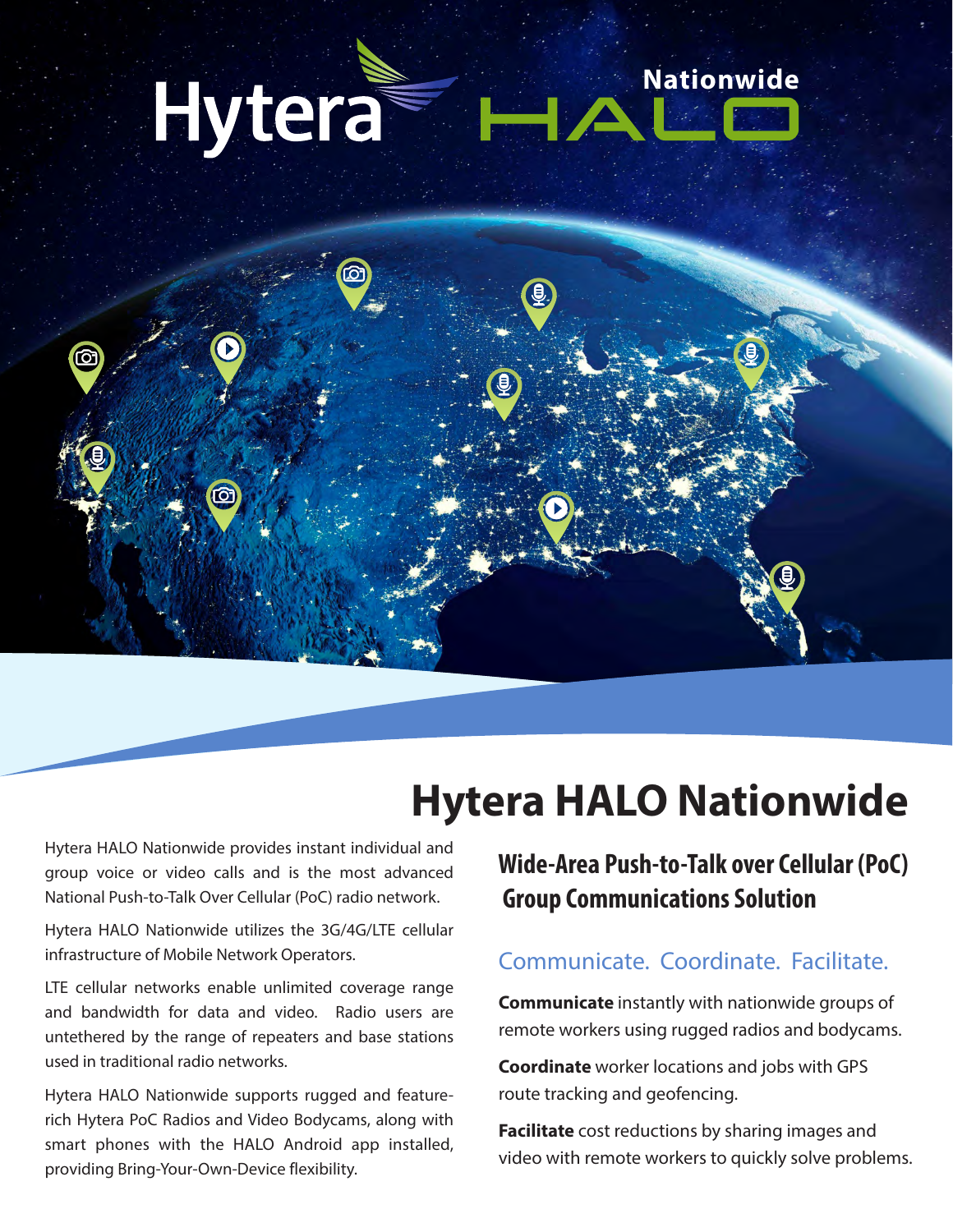

Hytera HALO PoC radios and video bodycams connect to the LTE cellular network infrastructure of Mobile Network Operators using a SIM card. PoC network services are hosted in the Cloud on servers operated by the Hytera HALO PoC platform. This provides a highly reliable network that requires no maintenance, and eliminates operational expenses.



Hytera PoC radios and bodycams also support Wi-Fi connectivity. The Wi-Fi capability enables calls inside buildings with Wi-Fi network connectivity, or outdoors in areas with Wi-Fi network hotspots. PoC radios automatically and seamlessly switch to an LTE network when a caller moves outside Wi-Fi network range.



## **KEY FEATURES**

#### **NATIONWIDE COVERAGE**

• PoC leverages 3G/4G/LTE and Wi-Fi networks to provide secure and instant nationwide radio communications

#### **NO INFRASTRUCTURE REQUIRED**

- No need to purchase, operate, and maintain radio network infrastructure
- No expenses related to owning radio infrastructure or frequency licenses

#### **RAPID DEPLOYMENTS**

- Since the radio network infrastructure already exists, PoC systems can be deployed very quickly
- PoC radios can work out-of-the-box with SIM cards preinstalled, and system configuration can be easily done through a web-based management application

#### **CO UNLIMITED CHANNELS AND BANDWIDTH**

- The Hytera HALO PoC platform allows any number of virtual channels and as many call groups as required
- LTE networks also support bandwidth-hungry applications like real-time video streaming

#### **GROUP AND INDIVIDUAL CALLING**

- Instant one-to-one (individual) calls, or one-to-many (group) calls to different groups of people
- Quickly build dynamic call groups with a simple list selection or geographically by selecting an area on the dispatch map

#### **TEXT MESSAGING**

• Users can communicate with each other and dispatch with free-form or pre-programmed text messages

#### REAL-TIME VIDEO

- Stream video from Hytera VM780 Bodycams, PNC550 PoC Smartphones and cell phones running the HALO Android app
- Share videos between remote users

#### **W GPS LOCATION TRACKING**

- PoC devices with integrated GPS enable location tracking with the Hytera HALO Dispatch application
- Enables tracking of driver locations and travel routes with time stamps
- Draw geofence boundaries for individuals or groups of remote users, and receive alarms when workers enter or leave geofence areas

#### **A SAFETY FEATURES**

- Supports sending and receiving Emergency Alarms for enhanced worker safety
- Dispatcher can perform Lone Worker monitoring
- Dispatcher can remotely monitor audio and video during emergency situations

#### •— CALL LOGS AND RECORDING

• Features full call recording, logging, and playback

#### **REMOTE STUN AND REVIVE**

• Dispatch can stun (disable) and revive (turn on) remote radios that are lost or stolen, or used maliciously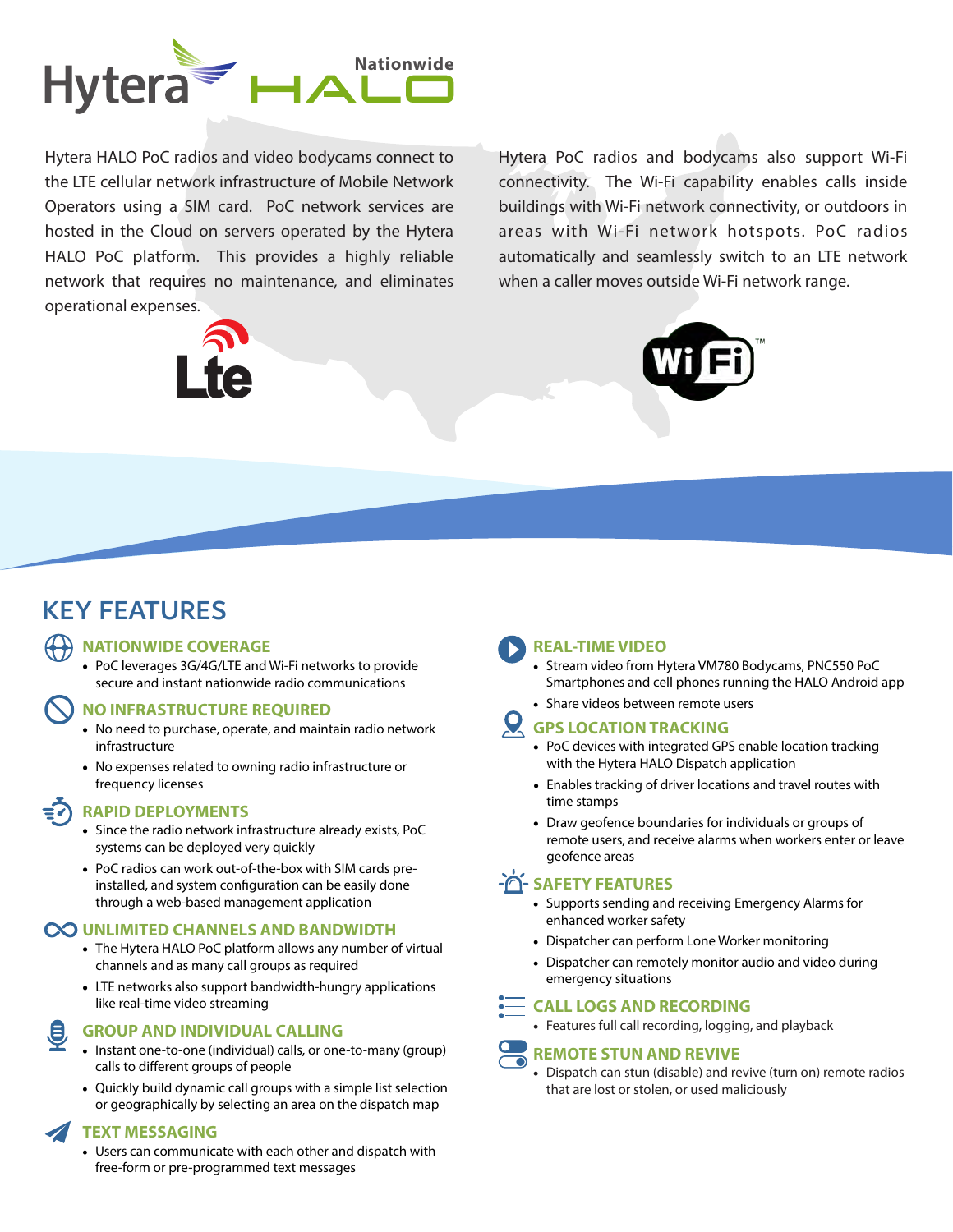

#### **PNC370 and PNC380S PoC Radios**

The PNC370 and PNC380S are compact, rugged, and easy-to-use handheld PoC radios that support group voice calls and data transmission over nationwide LTE cellular networks.

- Advanced noise suppression for clear audio in loud environments
- Built in Wi-Fi, GPS, and Bluetooth
- Rugged MIL-STD and IP rated to withstand impact, dirt, dust, and moisture
- Impressive battery capacity delivers up to 18 hours of working time
- The PNC380S adds a full keyboard, video calling, a car dash-mount kit, 24 hour battery life, and is AT&T network approved

#### **PNC550 PoC Smartphone**

The Hytera PNC550 combines the advantages of a smartphone with the ruggedness, enhanced audio quality, and instant Push-to-Talk over Cellular group communications of a professional PoC device.

• Supports both Push-to-Talk over Cellular (PoC)

- and phone calls
- Rugged and purpose built for professional communications
- Seamless switching between LTE and Wi-Fi
- Runs Hytera HALO Dispatch and Android apps
- Features instant voice and video Group Calling



0000

**1000** 

9999

 $\bullet$ **DDE** 

# **System Devices**

#### **VM780 Bodycam and PoC Radio**

The VM780 Body Worn Camera integrates a bodycam with PoC voice communications to capture, store, and share video, audio, and image evidence in the field. The VM780 features video transfer, evidence collection, and dispatching software applications.

- All-in-one design reduces equipment costs and simplifies communications
- Supports individual and group calls between dispatch and other POC devices
- Real-Time HD 1080P video recording with AES256 advanced encryption
- Stream video over 4G/LTE or Wi-Fi networks for nationwide monitoring of events



#### **Hytera HALO App for Android Phones**

Hytera HALO OnSite is also available as an App for Android phones and tablets.

- Enables the calling and texting capabilities of Hytera PoC devices
- Supports streaming and sharing video
- Runs the Hytera Dispatch web-based application with **GPS** location tracking





## **Hytera HALO Dispatch**

Hytera HALO Dispatch is a powerful web-based communication and dispatch application, and is the user interface for efficient PoC communications.

- Provides instant nationwide group calling, and enables dispatchers to quickly build dynamic call groups
- View and share real-time video with Hytera PoC devices
- Draw geofence boundaries for individuals or groups of remote users, and receive alarms when workers enter or leave geofence areas
- Users can communicate with each other and dispatch with free-form or pre-programmed text messages
- Features full call recording, logging, and playback